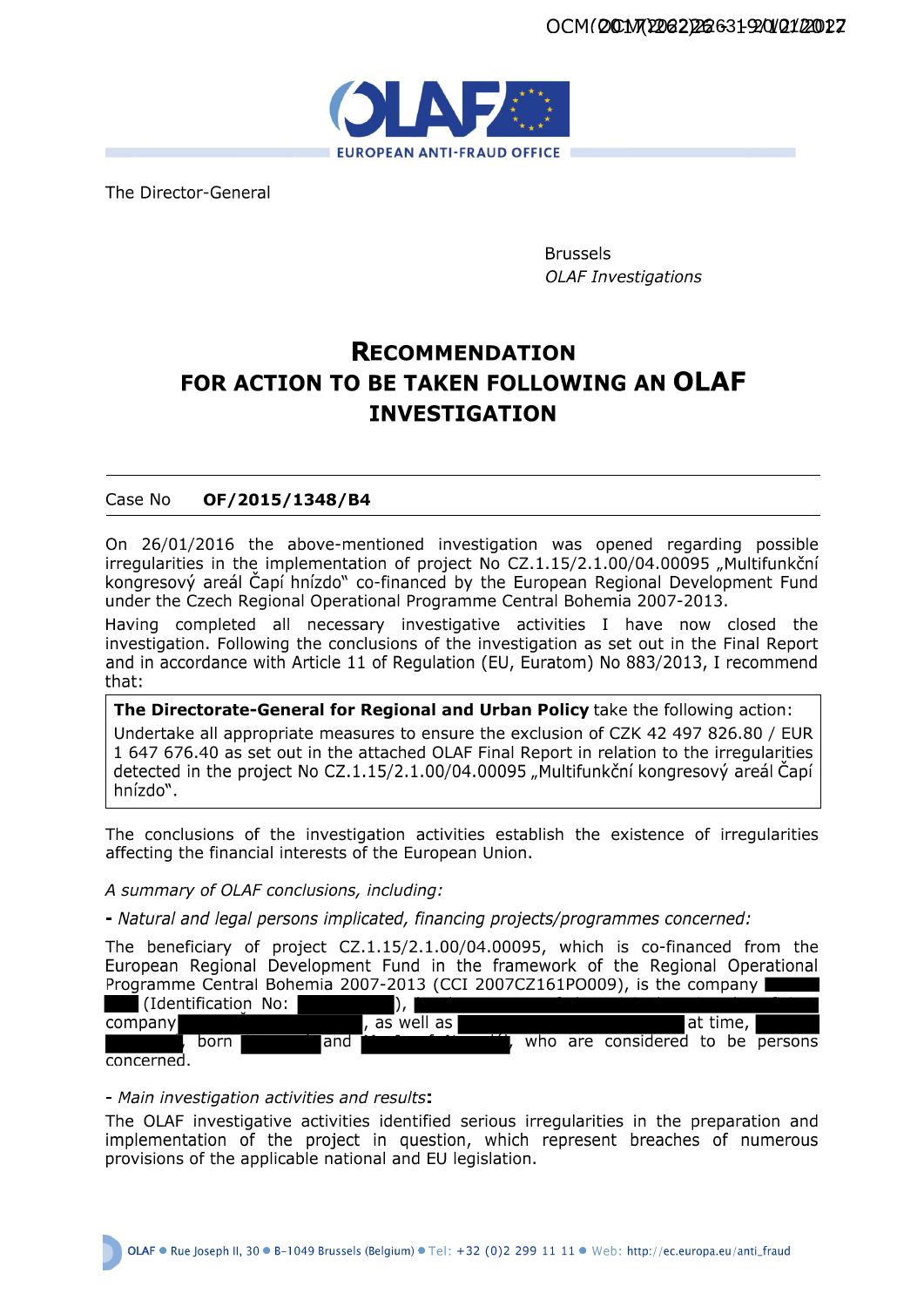Specifically, the beneficiary company, which received a subsidy restricted to small and medium enterprises, and a large company appear to be such as these two enterprises may be regarded as 'linked' for the purposes of the applicable legislation due to the fact that, through a group of natural persons acting jointly, they constitute a single economic unit.

Furthermore, representatives of the project beneficiary provided untrue information and concealed important information from the operational programme's managing authority when they submitted their project application and signed the grant agreement. The concealed information demonstrates that the beneficiary company did not suffer from handicaps typical of an SME, and therefore, in the meaning of the applicable legislation, the European Commission is entitled to refuse providing financial aid to such beneficiary.

Decisions of the previous company owners and subsequently the company shareholders, to change the legal form of the company to a shareholders company and to issue such a form of shares, which allowed for their anonymous ownership during the whole period of the project implementation, were in contradiction with the general principle of transparency applicable to the use of the EU financial resources. In addition, the subsequent changes in the shares ownership may be considered as an act of artificially creating the conditions required for obtaining an advantage contrary to the objectives of the applicable EU law.

- *Potential breaches of legal provisions:*

- SME definition Commission Recommendation No 2003/361/EC, Czech Law on the support of SMEs No 47/2002 Coll.
- Eligibility rules Art. 56 of the general Structural Funds Regulation (EC) No 1083/2006
- State Aid Art. 107 of the Treaty on the Functioning of the European Union
- Artificial creation of conditions Art. 4 of the Council regulation (EC, Euratom) No 2988/95
- Article 212 and Article 260 of the Czech Penal Code (Law No 40/2009 Coll.)

## *- Amounts to be excluded*

The final value of **CZK 42 497 826.80 / EUR 1 647 676.40** which corresponds to the total ERDF co-financing of the project concerned.

# **Monitoring of implementation of Recommendation(s)**

In accordance to Article 11(6) of Regulation (EU, Euratom) No 883/2013, please inform OLAF on any action or decision taken as a result of this Recommendation as soon as possible and in any event no later than *12 months*. This information will enable OLAF to monitor the outcome of its Recommendation(s).

The investigator in charge of monitoring the implementation of this Recommendation is Unit B.4, queries, please do not hesitate to contact the investigator who will provide you with all necessary assistance.

The OLAF Recommendation concerning this investigation is being sent to the Directorate General for Regional and Urban Development of the European Commission and the Czech Ministry of Finance.

Your attention is drawn to the statement concerning the transfer of personal data below.